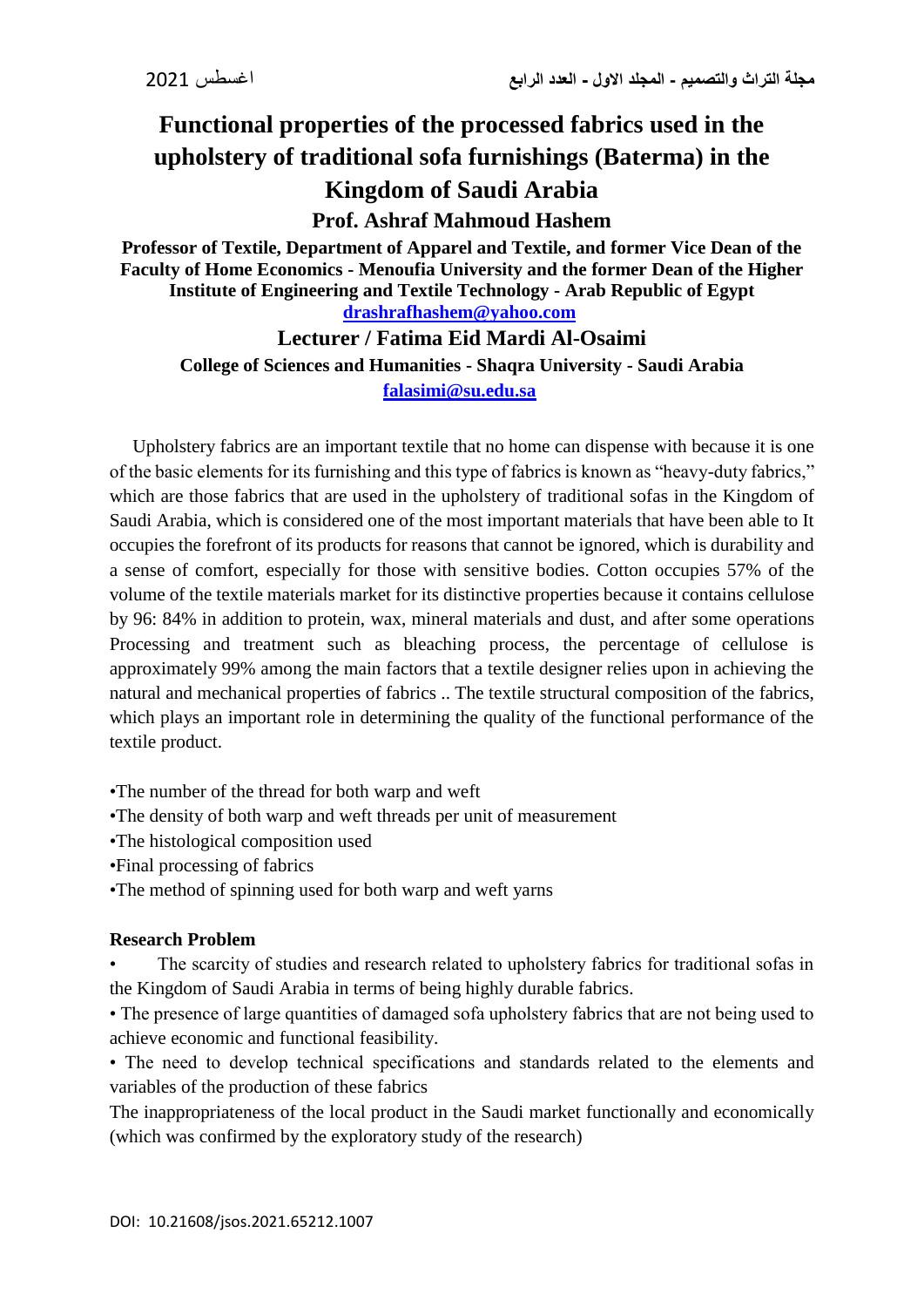#### **Research aims-**

• The use of different tiger weft yarns resulting from the open end spinning stages.

Production of durable upholstery fabrics that achieve the functional performance of fabrics (traditional sofa upholstery in the Kingdom of Saudi Arabia)

• Improving the properties of the sofa upholstery fabrics by using some final preparation methods.

#### **Research Importance :**

 Developing the level of functionality for traditional sofa upholstery fabrics in the Kingdom of Saudi Arabia• Introducing new textile quality and productivity standards for traditional sofa upholstery fabrics• Satisfying consumers 'desires to obtain a durable product with economies that are appropriate for the prevailing economic level in the Saudi society.

#### **Research hypotheses: -**

The current research is based on the following hypotheses: Presenting and describing the structural elements and variables of the histological structure that can achieve a new vision that can be used in developing the quality and aesthetics of the Product.The use of the proposed chemical treatments can contribute to improving the quality of the product.

3- Using yarns spun by the method of ring spinning and employing them in the production of new fabrics that can achieve new functional and productive value for heavy-duty fabrics (upholstery of traditional sofas in the Kingdom of Saudi Arabia)

#### **The Limits of The Study: -**

•Weft yarn spun by the Open-End Spinning method.

•Producing tiger weft yarns 1/10 cotton, 1/12 cotton, 16/1 cotton.

•The production of fabrics by using three different tiger headers, which are 1/10 cotton, 1/12 cotton, and 16/1 cotton

•The use of three different seat densities:  $16 / \text{cm} - 18 / \text{cm} - 20 / \text{cm}$  and fixing the rest of the fabric elements and variants.

•Producing highly durable fabrics with functional properties that mimic and match the nature of traditional sofa upholstery fabrics in the Kingdom of Saudi Arabia in terms of: tensile strength and elongation, friction resistance, dimensional stability, and the weight of a square meter of fabric.

#### **Research Methodology**

 Due to its nature, this research depends on the experimental method, Three different tiger bristles were produced from the open end spinning method, which are 1/10 cotton, 1/12 cotton, 16/1 cotton and the weft density: 16 wefts / cm, 18 wefts / cm, 20 wefts / cm) with specifications and functional properties Suitable for use in the upholstery of sofa and traditional tent boards using a black 1/12 cotton tee, and a textile installation (1/2 coolant), and after producing the experimental samples, some laboratory tests were carried out in the laboratories of one of the major textile industry companies in the Arab Republic of Egypt in accordance with the specifications and laboratory standard standards for properties The test is: Tear test in the direction of the warp - Tear test in the direction of the weft - Test of tensile strength in the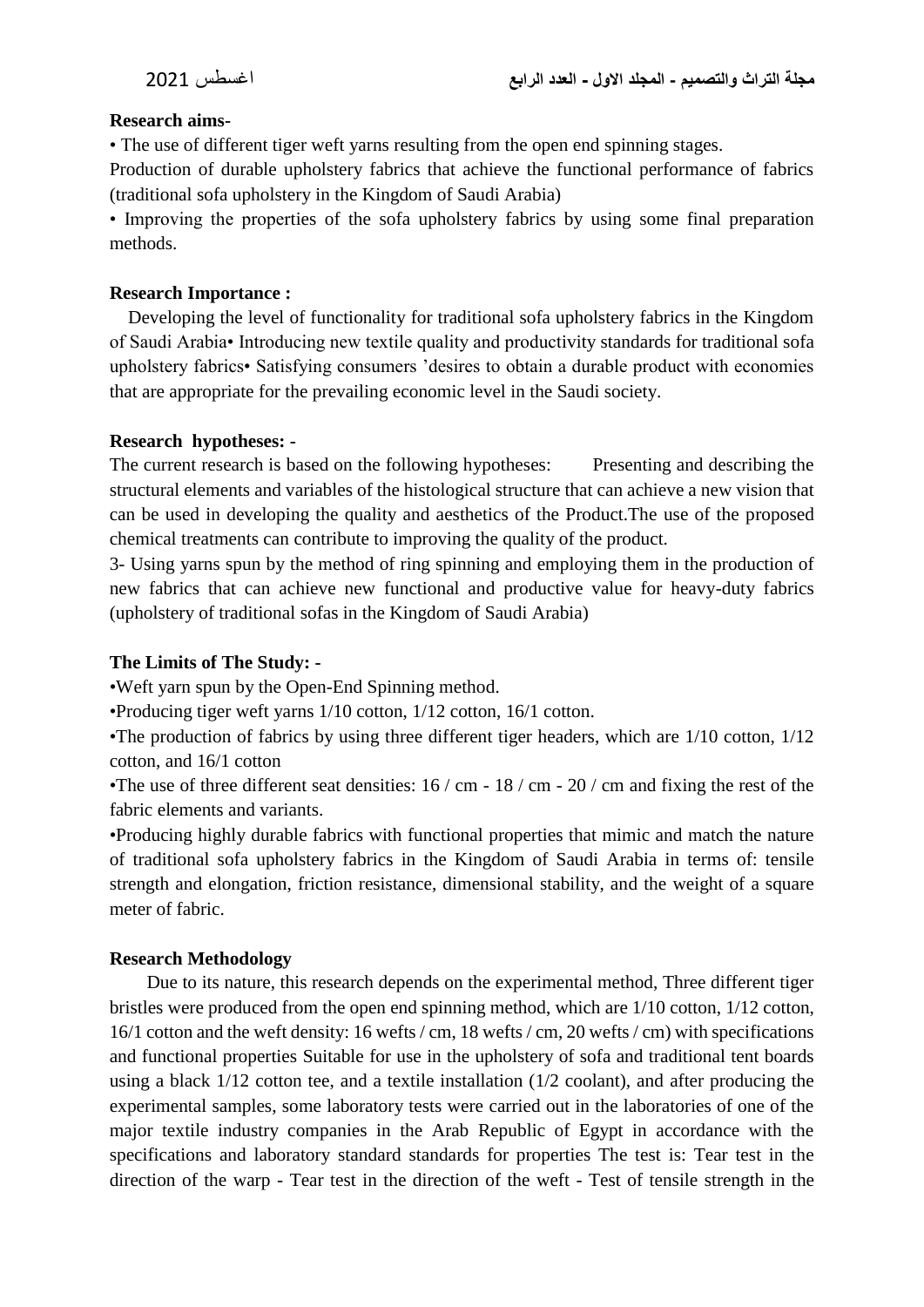direction of the weft - Test of tensile strength in the direction of the weft - Test of stiffness - Test of square meter weight - Test of friction and stress.

## **Results**

 After tabulating the results of testing the yarns and fabrics and analyzing them statistically .. The study concluded: Fabrics produced from weft yarns spun by the open end yarn method of 10/1 with a weft density of 16 / cm are the best samples produced in the tested properties .. The study also confirmed the The increase in the thickness of the thread increases the resistance of the fabrics produced to tearing in the direction of the warp and the increase in the number of the flywheels decreases the resistance of the fabrics produced to the tear in the direction of the warp also, with the increase in the thickness of the weft thread, the tensile strength decreases in the direction of the weft, while the increase in the number of the beams increases the tensile strength in the direction of the weft. With the increase in the thickness of the weft thread.,The weight of the square meter and the stiffness of the fabrics produced under study decrease, while the increase in the number of axes increases the weight of the square meter and the stiffness of the fabrics. The study finally reached a set of recommendations and proposals for future research as follows:

## **Recommendations**

1-Expanding studies and research on the elements and variables of the structural fabric of all kinds, shapes, and ways to benefit from them in improving the production of traditional sofa upholstery fabrics in the Kingdom of Saudi Arabia

2-The necessity of activating the after-sales service at the marketing and production centers in order to make a census and estimate the level of quality and performance of sofa upholstery fabrics and to work on frying them to the extent that increases the product's consumption life 3-Disseminating the methods used in the current research and the results of this research at the productive level in spinning and weaving factories and companies, and trying to open markets for fabrics produced for the upholstery of traditional sofas in the Kingdom of Saudi Arabia 4-Establishing research centers whose mission is to supply the productive units in the factories with the results of applied research in order to promote the national industry.

## **Proposals for future research:**

1-The effect of the difference in the type of final finishing on the quality and functional characteristics of the traditional sofa upholstery fabrics in the Kingdom of Saudi Arabia. 2-The effect of different structural factors and the color effects of warp or weft or both of cotton fabrics on the functional and aesthetic properties of the produced fabrics.

## **References:**

**(1)** Booth,J.B)1989 ( :Princeiples of textile testing,chemical,publishing company,Inc,New York

 )2( Shaima Abu Al-Ela, Jamal Abdel-Hamid Radwan, Heba Abdel-Aziz Shalaby (2021): a comparative study between the implementation methods, their integration and their impact on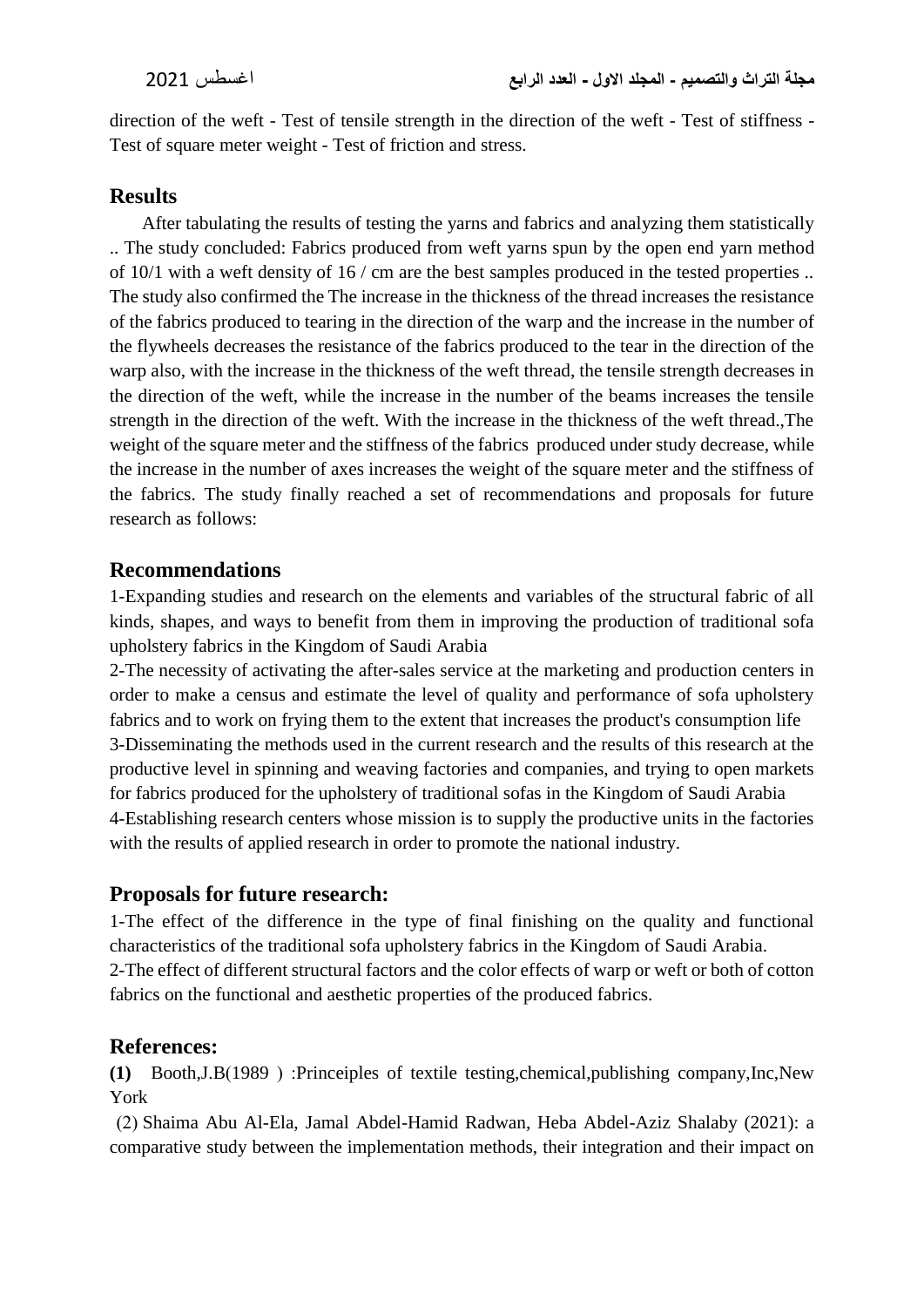the aesthetic and functional aspects of the design of upholstery fabrics, Volume 6, Issue 25, page 166-186

' )3(amir hamid 'amin alshaqiri (2009): barnamaj tatbiqiun litanzim marahil tajhiz bed almalabis almasnueat min al'aqmishat alqatniat , risalat majstayr , kuliyat alaiqtisad almanzilii , jamieat alminawfiat.

 )4(eawatif bahij muhamad (2007): "'imukaniat aldamj bayn baramij tasmim almansujat wal'azya' bialhasibat litatwir mutakamil , jahizatan litasnie almalabis aljahizat fi misr" , risalat dukturah , manshurat , kuliyat al'iqtsad almanzilii , jamieat alminawfiat.

 )5(muhamad eabd allh aljamal (2006): 'iikhtilaf nazariat altaeashuq alnusjaa fi altarakib albanayiyih li'ansijat alssadat watathirih ealaa 'iikhtilaf khawas almuntaj alnihayiyi "draasat riadiat muqarinh" , almutamar aleilmiu alsanawiu alssabie , kuliyat altarbiat

 .)6(hibat albindari syd (2017): 'iimkaniat alhusul ealaa nusjiih wajamaliat jadidat lil'aqmushat aldayiqat almunafadhat bi'uslub almazduj li'iithra' tasmim almalabis walmuealaqat alnasjia ", risalat majsatayr ghyr manshurat , kuliyat alaiqtisad almanzilii , jamieat al'azahr.

**(2)** Bilisik, K. (2012): Multiaxis three،dimensional weaving for composites: a review.Text Res J; 82(7): 725,743.

' (8)ahmad syd dawid, eubir (2003) "t'athir aikhtilaf meaml birm khuyut albulaa aistara al'usturaliat ealaa almuzahir alkharijii wamulamis al'aqmshat bima yulayim , wazifti" - risalat majstir - jamieat hulwan - kuliyat alfunun altatbiqiat -. s 22

 )9(eabd allah bikr eabd aleal , aihab (2019 m) "mn al'iimkaniat altiknulujiat alhadithat li'anwal nasij alduwbaa dhat alhirab li'iintaj al'aqmushat ealiat albrmat" risalat dukturat - jamieat hulwan - kuliyat alfunun altatbiqia

majdi eabd almuneim almusiri (2004): tiknulujiaan ghazal alqatn, sunduq daem sinaeat alghazl walnasij

 $(11)$ allythy, eamrw hmdy (2012.): maeayyr mbtkrt biastikhdam alzuwaa almudaeaf litatawyr al'ada' alwazyfy waljmaly libaed alfunun almafrushat , risalat dkturah , klyat alfunun alttbyqyt , jamieatan hulwan

**(3)** https://www.almaany.com/quran( 2020/11 / 11 )

**(4)** <http://www.atlasallhajaat.com/word/480>( $20/10/21$ )

 )14( hamd muhamad alsueaydan (1992): almawsueat alkuaytiat almukhtasirat , altabeat alththalithat , muasasat alkuayt liltaqadum aleilmii , alkuayt / 183

 $(15)$ alshaykh muhamad bin nasir aleubudii (1425 h - 2005 m): muejam alkalimat aldakhilat fi lughatina alddarijat , aljuz' alththani / 241 , maktabat almalik fahd aleamat - alriyad , almamlakat alearabiat alsaeudia

(16) 'ahmad tymwr basha (2002-1422 h): tahqiq duktur husayn nssar , aljuz' alkhamis altabeat alththaniat , mutbaeat dar alkutub walwathayiq alqawmiat , alqahr

**(5)** Grossberg P , (1991): Studies in Modern Fabrics, The Textile institute, Manchester, UK

**(6)** Morton W.E., and Turner A.J., (2005) : Principles of Textile Testing., Journal of Textile Association, 85/9,PP 311-326

 )19(sami husayn eabd albaqi (1998): muealajat tasmimiat limushkilat biwaqi alkhuyuti, bahath minshur, almutamar almisriu alththalith lilaiqtisad almanzilii, jamieat almunawfiat, 8-9 sibtambar.

**(7)** Cheng k.p.s and wang k.f) 1997 (: processing and properties of yarn and fabrics from clothing and textiles –hong kong polytechnic university.